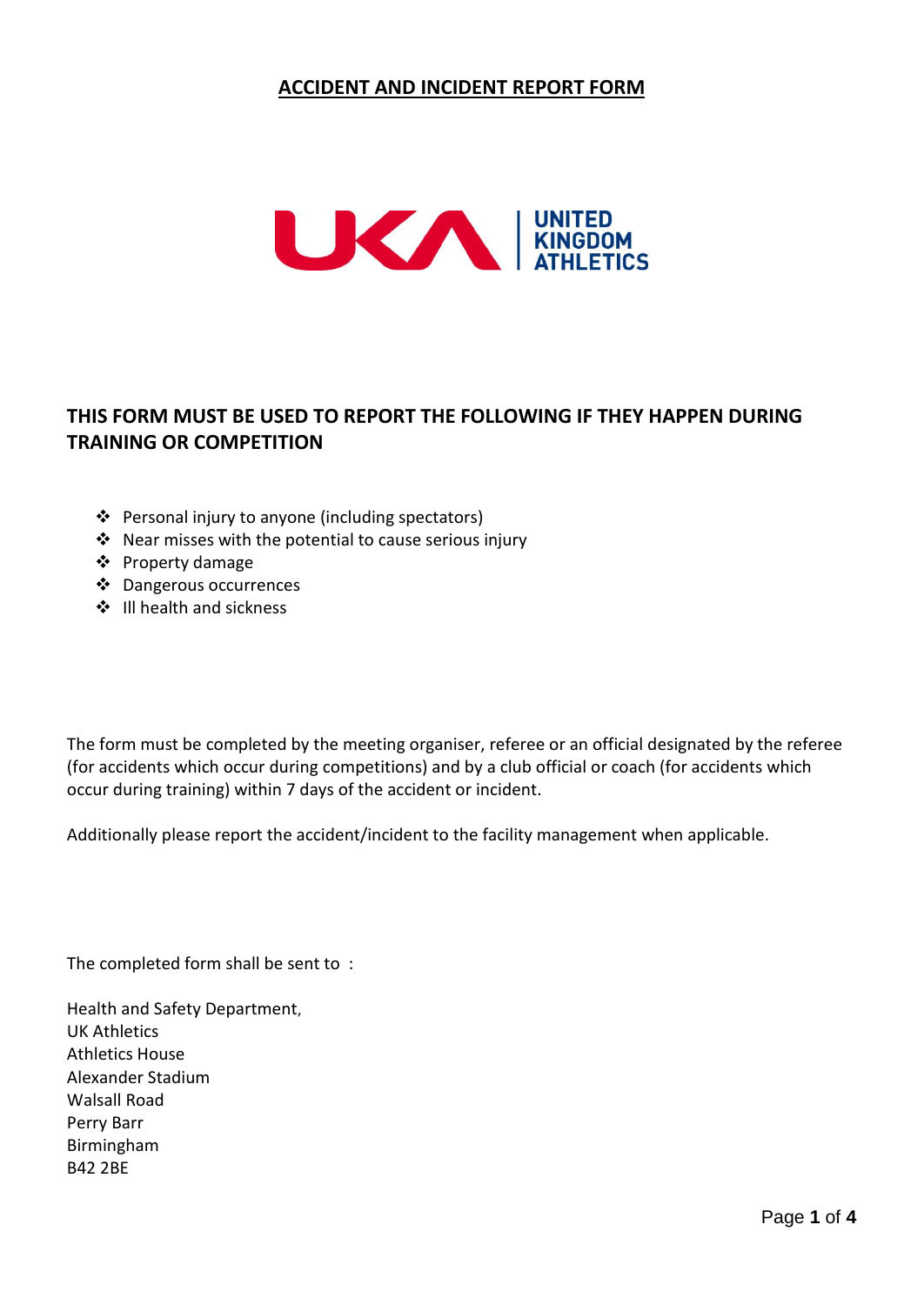| PERSONAL DETAILS                                                                                                               | <b>NATURE OF INJURY</b>                                                              |
|--------------------------------------------------------------------------------------------------------------------------------|--------------------------------------------------------------------------------------|
| <b>INJURED PERSON</b> - MR/ MRS/ MISS                                                                                          |                                                                                      |
| SURNAME                                                                                                                        |                                                                                      |
| <b>FORENAMES</b>                                                                                                               |                                                                                      |
| AGE                                                                                                                            | YES/NO<br>WAS FIRST AID GIVEN                                                        |
| <b>STATUS</b><br>(Athlete, official, coach, spectator, other)                                                                  | NAME OF FIRST AIDER                                                                  |
|                                                                                                                                |                                                                                      |
| ADDRESS                                                                                                                        |                                                                                      |
|                                                                                                                                | WAS THE INJURED PARTY TAKEN FROM<br>YES / NO<br>THE SITE OF THE ACCIDENT TO HOSPITAL |
|                                                                                                                                | FURTHER TREATMENT (If Known) ______________________                                  |
| <b>POSTCODE</b>                                                                                                                |                                                                                      |
| <b>TELEPHONE</b>                                                                                                               |                                                                                      |
| EMAIL<br><u> 1980 - Johann Barbara, martxa alemaniar amerikan basar da da a shekara a shekara a shekara a shekara a shekar</u> |                                                                                      |
| <b>ACCIDENT / INCIDENT DETAILS</b>                                                                                             | <b>COMPETITION / TRAINING DETAILS</b>                                                |
|                                                                                                                                | <b>ORGANISER / CLUB</b>                                                              |
| <b>COMPETITION / TRAINING VENUE</b>                                                                                            | <b>NAME</b>                                                                          |
|                                                                                                                                | ADDRESS                                                                              |
| <b>ADDRESS</b>                                                                                                                 |                                                                                      |
|                                                                                                                                |                                                                                      |
| <b>POSTCODE</b>                                                                                                                | <b>POSTCODE</b><br><u> 1980 - Johann Barn, mars an t-Amerikaansk politiker (</u>     |
| <b>TELEPHONE</b>                                                                                                               | <b>TELEPHONE</b>                                                                     |
|                                                                                                                                | <b>EMAIL</b>                                                                         |
|                                                                                                                                | NATURE OF MEETING / TRAINING (Circle as appropriate)                                 |
| <b>COMPETITION</b><br>YES/NO                                                                                                   | CROSS-COUNTRY                                                                        |
| YES/NO<br><b>TRAINING</b>                                                                                                      | <b>FELL RUNNING</b>                                                                  |
| $\frac{1}{20}$ /20<br><b>DATE</b>                                                                                              | <b>RACE WALKING</b>                                                                  |
| <b>TIME</b>                                                                                                                    | <b>ROAD RUNNING</b>                                                                  |
| WEATHER                                                                                                                        | SPORTSHALL                                                                           |
|                                                                                                                                | <b>TRACK AND FIELD</b>                                                               |
|                                                                                                                                |                                                                                      |
|                                                                                                                                | TITLE OF MEETING                                                                     |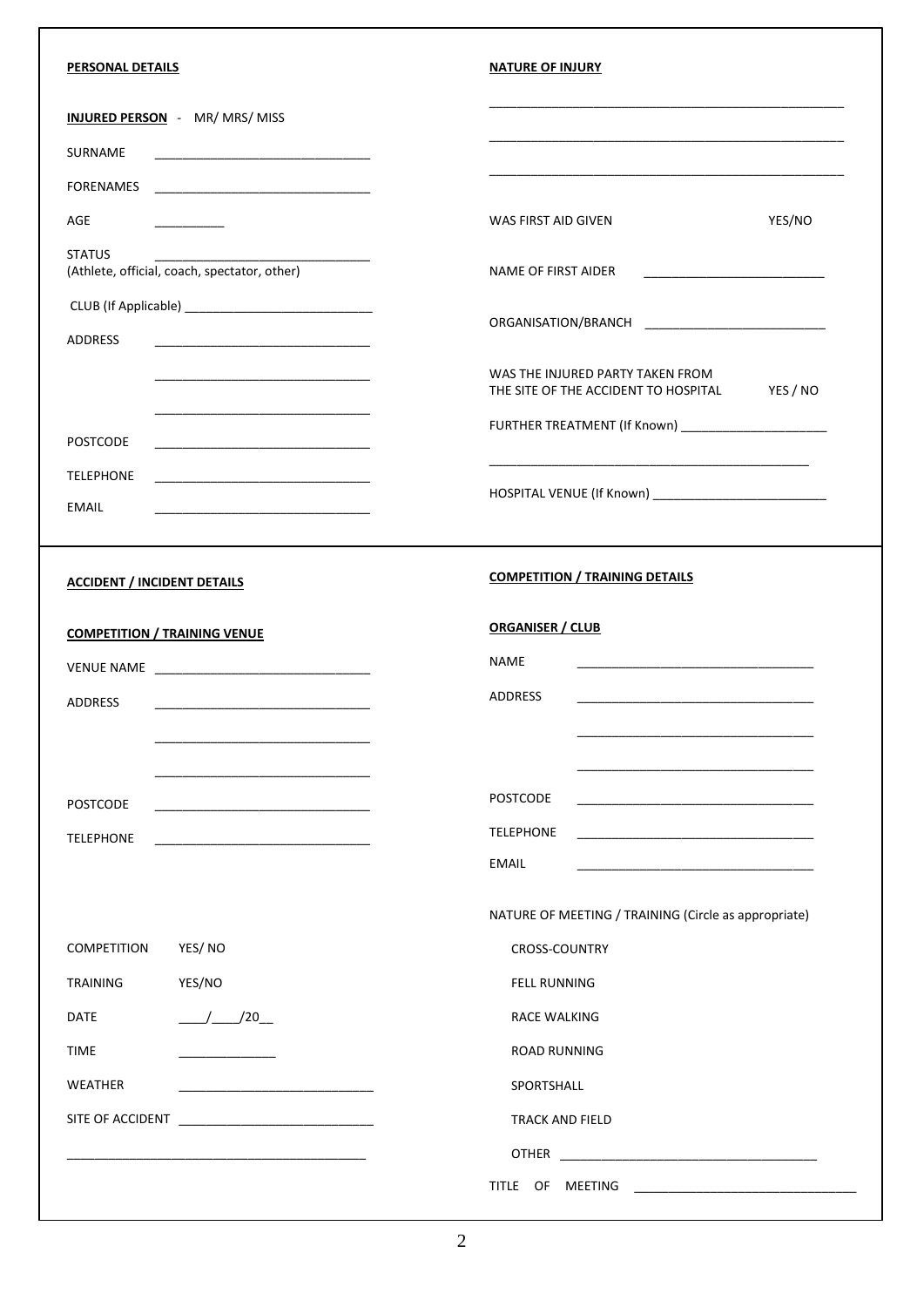## **DESCRIPTION OF ACCIDENT/INCIDENT**

# **IF APPLICABLE INCLUDE INCIDENT SITE DIAGRAM / PHOTOGRAPH - PREPARED BY THE PERSON REPORTING.**

Indicate event site/ incident layout, position of injured person, position of event officials, coaches, and witnesses. *(Please use additional sheets if required)*

A witness statement should be taken for more serious incidents and injuries

Name \_\_\_\_\_\_\_\_\_\_\_\_\_\_\_\_\_\_\_\_\_\_\_\_\_\_\_\_\_\_\_\_\_\_\_\_\_\_\_\_\_\_\_\_\_\_\_\_\_\_\_\_\_\_\_\_\_\_\_\_\_\_\_\_\_\_\_\_\_\_\_\_\_\_\_\_\_\_\_\_\_\_

Address \_\_\_\_\_\_\_\_\_\_\_\_\_\_\_\_\_\_\_\_\_\_\_\_\_\_\_\_\_\_\_\_\_\_\_\_\_\_\_\_\_\_\_\_\_\_\_\_\_\_\_\_\_\_\_\_\_\_\_\_\_\_\_\_\_\_\_\_\_\_\_\_\_\_\_\_\_\_\_\_\_\_

Tel. \_\_\_\_\_\_\_\_\_\_\_\_\_\_\_\_\_\_\_\_\_\_\_\_\_\_\_\_\_\_\_

WITNESS STATEMENT (Please use additional sheets if required)

\_\_\_\_\_\_\_\_\_\_\_\_\_\_\_\_\_\_\_\_\_\_\_\_\_\_\_\_\_\_\_\_\_\_\_\_\_\_\_\_\_\_\_\_\_\_\_\_\_\_\_\_\_\_\_\_\_\_\_\_\_\_\_\_\_\_\_\_\_\_\_\_\_\_\_\_\_\_\_\_\_\_